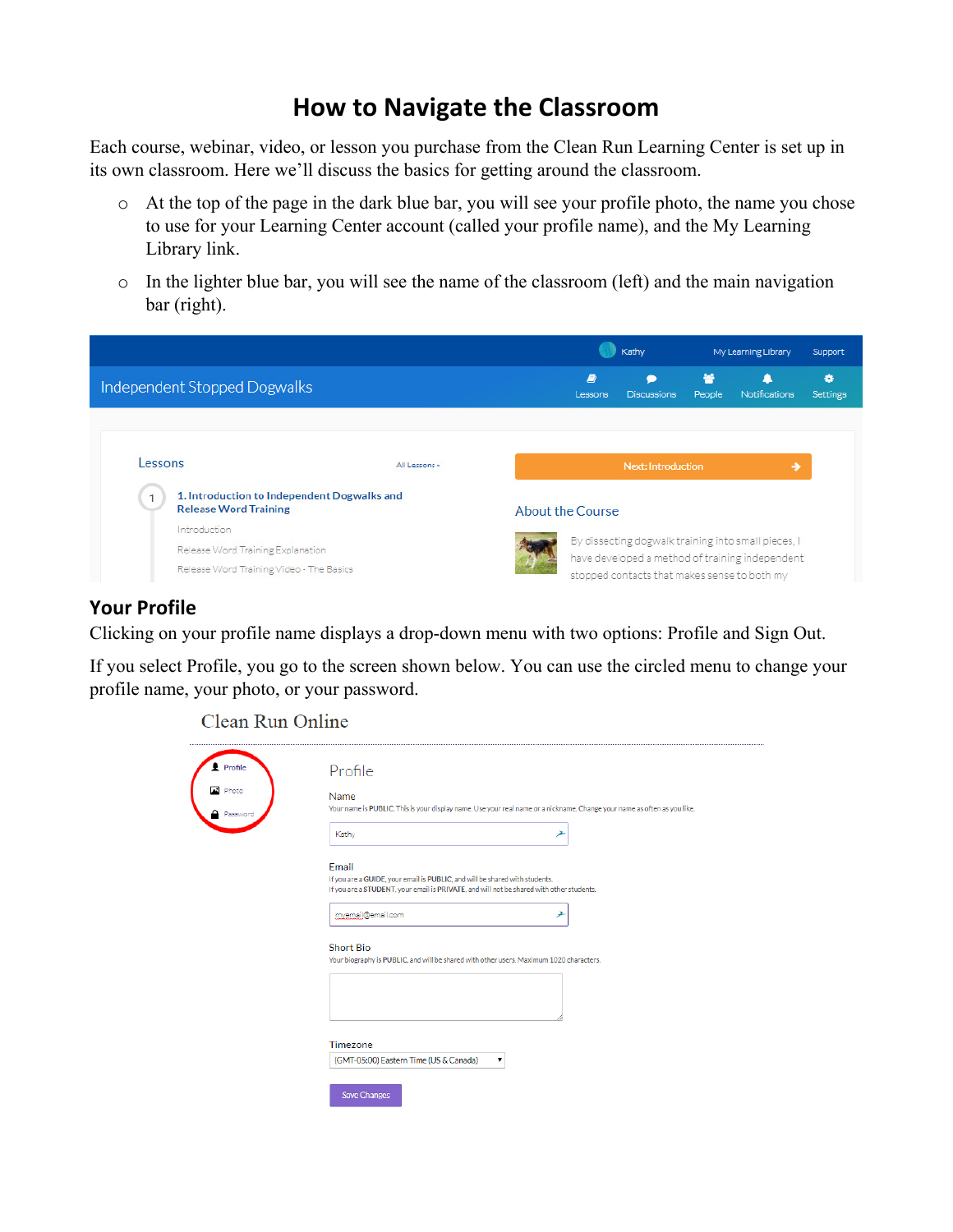# $\blacksquare$  Profile

- o **Name:** For your profile name, you can use your real name or a nick name. Your profile name will be what is displayed in the classroom in discussions and in the list of class participants.
- o **Email:** Notifications will be sent to the email address you enter here. Student email addresses are not displayed in the classroom; they are private and only visible to the instructor.
- o **Short Bio:** Entering a bio is optional.
- o **Timezone:** You can also change your time zone. Changing this to the correct zone for your location ensures that you will receive email notifications and event reminders at the correct time for you. This is particularly important if a course includes webinars or a live event.

## $\blacksquare$  Photo

The Learning Center automatically assigns a default photo to your profile that is just a graphic image. If you want to use your own photo, select Photo from the menu and then upload a JPG or PNG file. Photos should be square and no larger than 700K.



Select Password from the menu to change your Learning Center password at any time.

## **My Learning Library**

Clicking on My Learning Library takes you to your home page, with the listing of all courses you have registered for. Click on the course title to enter that classroom.



My Learning Library



NOTE: If you recently paid for a course, but do not see it listed, then you haven't completed registration. You do this by clicking on the link provided in your email confirmation for the course. If you don't have this email, then follow the instructions in the document called "How to Find Your Classes<sup>"</sup>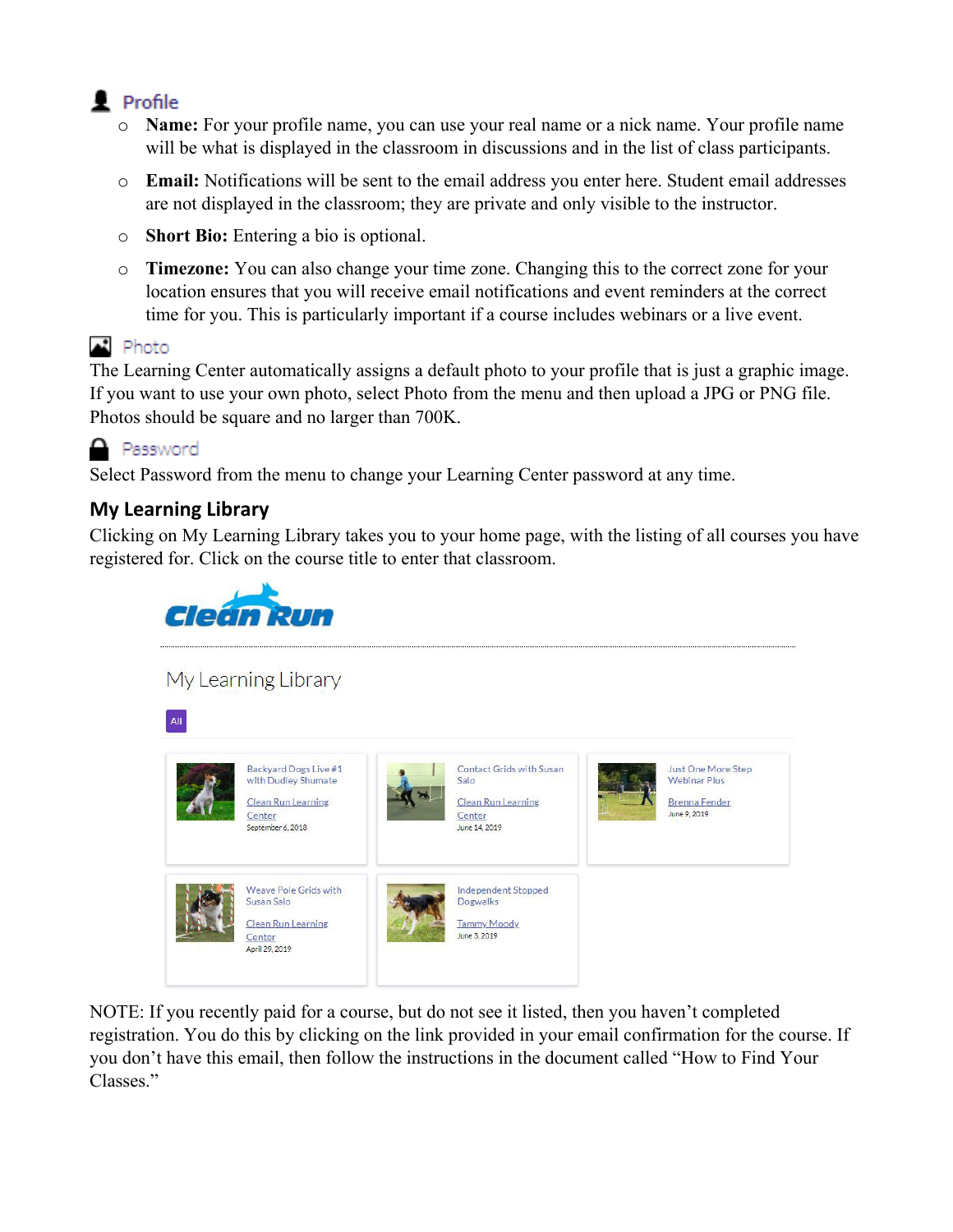#### **Main Navigation Bar**

Following is information on how to use the options available in the main navigation bar, which is located to the right of the classroom name.



Click the Lessons link to see a list of lessons for the course.



Click the Discussions link to go to the main discussion forum for the classroom. This page is a place for students to engage each other in conversation about any topic covered in the course, or to ask general questions. Any student can start a conversation, ask questions, or share links, resources, and insights.

On this page, you will see a list of all of the discussion topics. Each discussion topic is in a box, and there is a summary of how many replies there are for that discussion. Click anywhere in the box to continue reading and see all of the posts in that thread. For more information, see the document "How to Participate in Discussions."



Click the People link to see a list of the people enrolled in the course. You will see their photo, profile name, and a short bio if there is one available. Email addresses are never displayed to other students.



Click on the Notifications link to read the latest comments in discussions. These will be listed in order of submission, not necessarily in the order of the lessons and activities.



Click on the Settings link to set your email preferences for classroom notifications. These settings only affect the current classroom. If you are enrolled in more than one classroom, you will need to adjust the email settings in each classroom.

- o You can choose Yes or No to receive email announcements from the instructor. We *strongly* suggest keeping this set to Yes so that you get important announcements about the course.
- o You can choose Yes or No to receive an email when someone comments on one of your posts or a post that you have also commented on. For example, say you comment on a post by Alice. A couple of days later, Bob comes into the discussion and comments on Alice's post. If you have this option set to Yes, you will receive an email notification because you commented on Alice's original post, which means that Bob's comment might be interesting to you as well.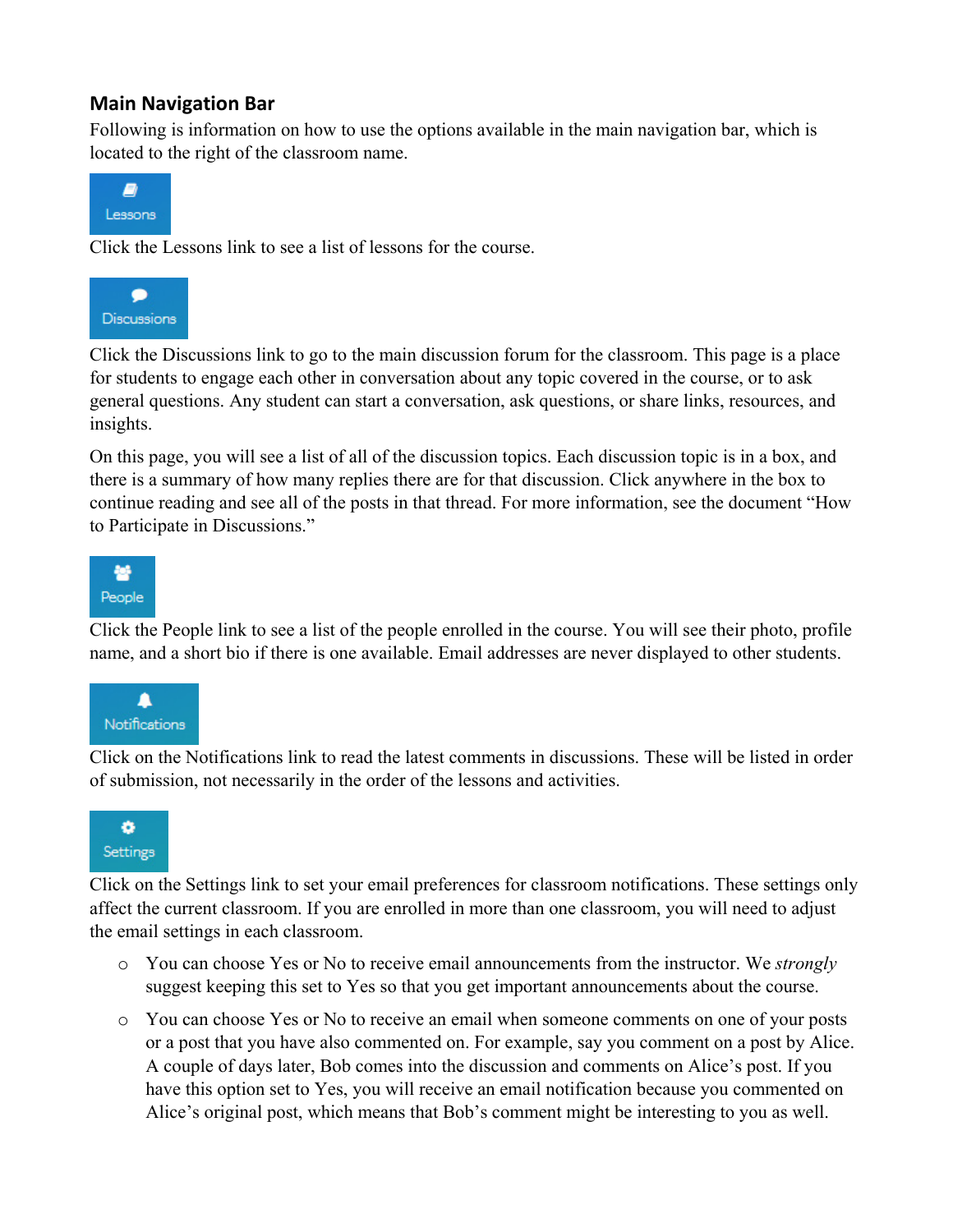- o You can choose Yes or No to receive lesson and webinar email reminders. By default, students participating in scheduled courses will receive a "new lesson is available" notification just after 12:01 am in their time zone (as chosen in your profile settings) on the date a new lesson begins. If you opt out of these emails, you will not receive any email reminders that a new lesson has become available nor will you receive email reminders if the instructor schedules a webinar. We *strongly* suggest keeping this set to Yes.
- o You can choose whether you receive emails about the most recent activity in a course. If nothing has happened, you won't get an email. If you want to receive emails, you can choose to get a weekly digest, daily digest, or an immediately email. You can also opt out of these emails by selecting No.

#### **Lessons and Activities**

Lessons are the basic organizational structure of the classroom. Lessons don't have any content of their own. Instead, they act like headers for groups of content called activities.

Activities are the basic building blocks of your course and make up the content of the course. Activities can include videos, audio files, PDFs, discussion questions, etc. In the screenshot below, the color headings with numbers are lessons, and the items listed under each lesson are activities.